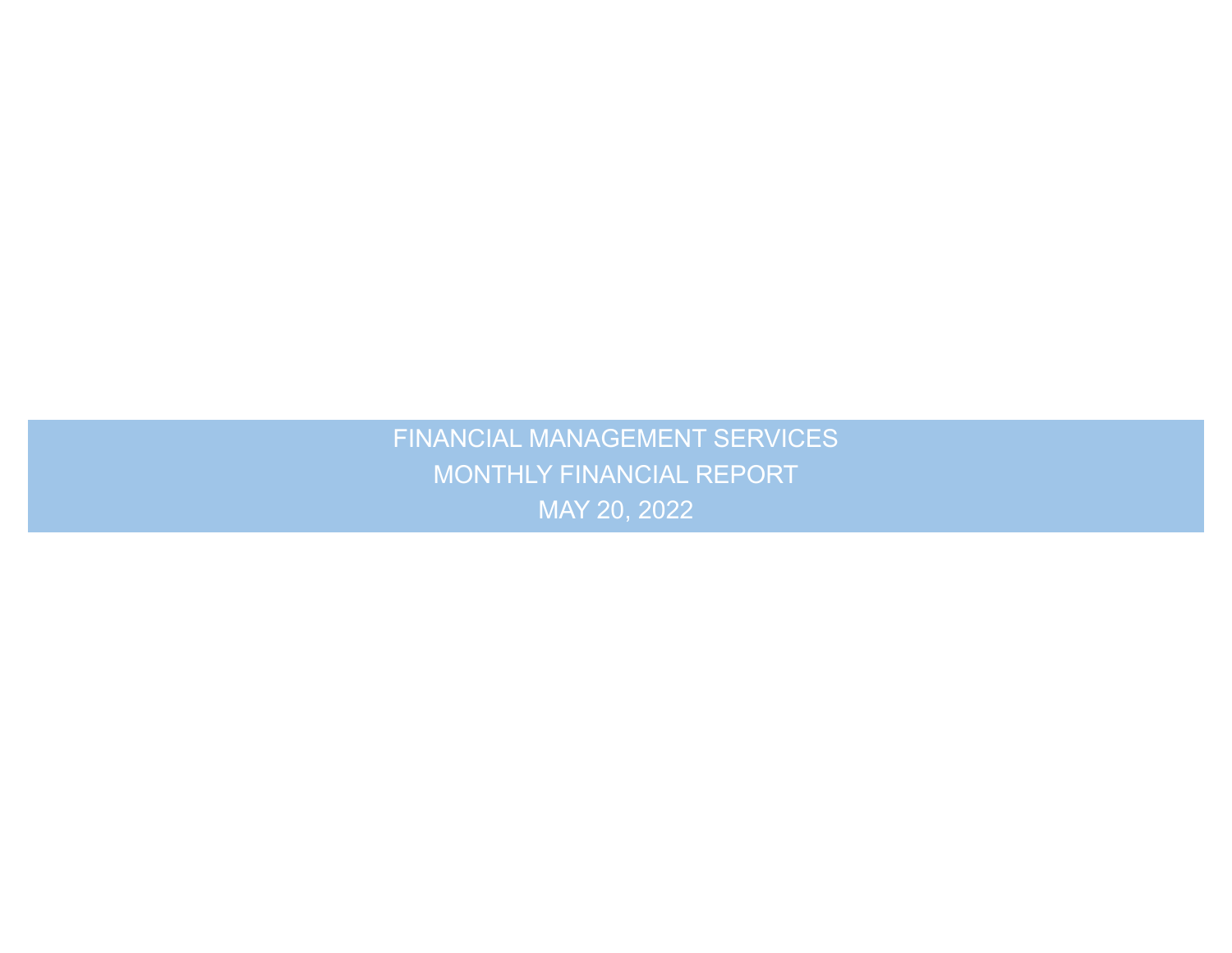## ECONOMIC HIGHLIGHTS

#### Arizona Indicators

- Combined container volume at the Port of Los Angeles and the Port of Long Beach was 1.3 percent higher in March 2022 than in March 2021.
- The U.S. Energy Information Administration reported the price of West Coast No. 2 diesel was \$5.73 per gallon in March 2022, up from \$3.62 per gallon in March 2021.
- The Arizona average price per gallon for regular unleaded gas was \$4.44 in March 2022, compared to \$3.10 in March 2021.
- The Arizona seasonally adjusted unemployment rate, as reported by the Arizona Office of Economic Opportunity, decreased to 3.3 percent in March 2022, down from 5.8 percent in March 2021.

- The number of new single-family building permits issued in Maricopa County in March 2022 was up 9.6 percent compared to the same month of 2021.
- The monthly employment report published by the Arizona Office of Economic Opportunity stated the construction sector in the Greater Phoenix Area gained 4,000 jobs year-over-year from March 2021 to March 2022, an increase of 2.9 percent.
- The Greater Phoenix Area unadjusted unemployment rate was 2.4 percent in March 2022, down from 5.4 percent in March 2021.

## Container Statistics for Port of LA and Port of Long Beach



#### Greater Phoenix Area Indicators Maria County Maricopa County New Single-family Building Permits

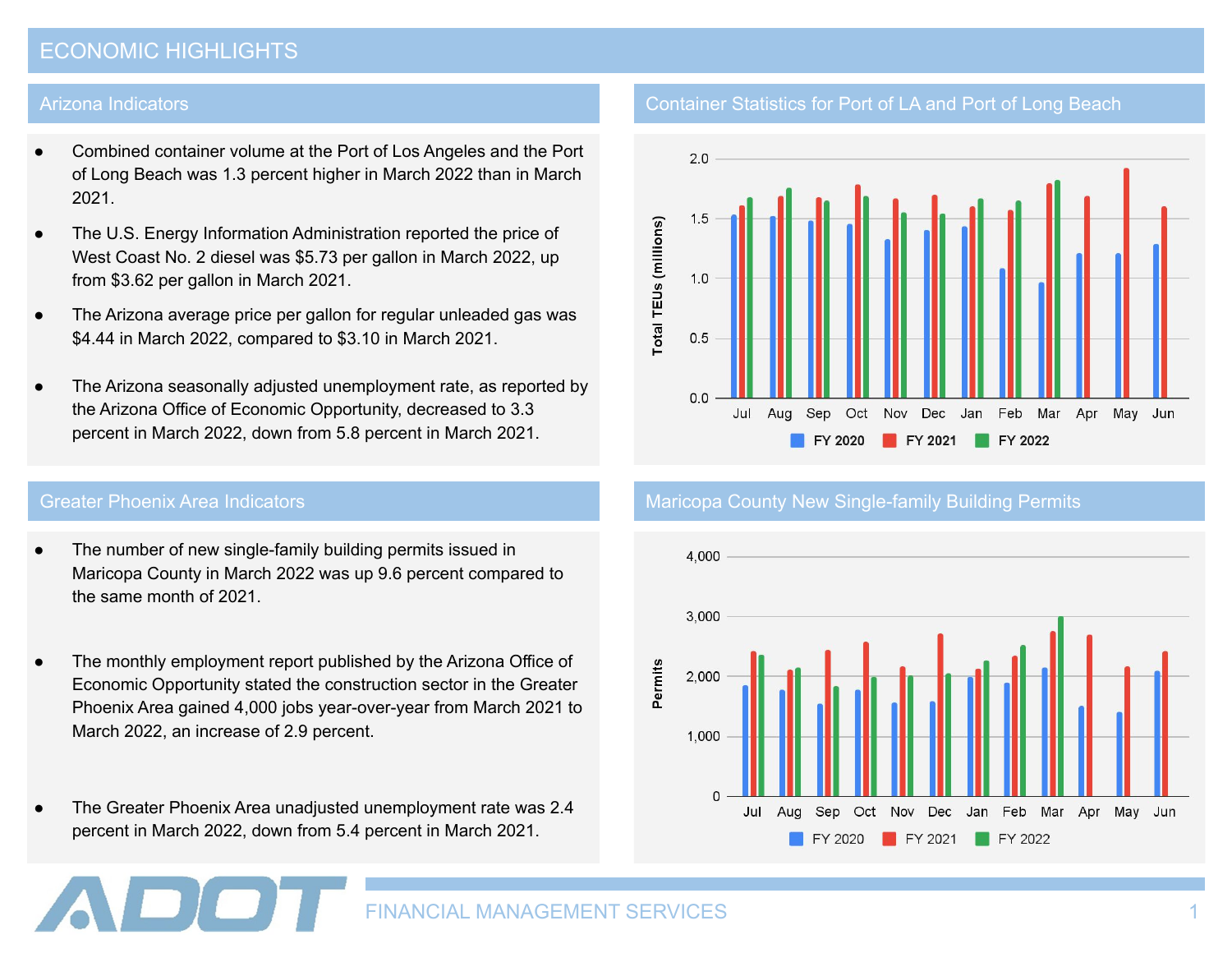# HIGHWAY USER REVENUE FUND (HURF) THROUGH APRIL 30, 2022

### **Highlights**

- Year-to-date FY 2022 HURF revenues are 2.6 percent below forecast and 6.1 percent above the same period of FY 2021.
- Gas tax revenues have increased 8.5 percent year-to-date from FY 2021 to the same period of FY 2022. Year-to-date FY 2022 gas tax collections are 0.2 percent above forecast.
- Year-to-date, vehicle license tax revenues have decreased 1.9 percent from FY 2021 to FY 2022 and are 4.9 percent below the forecast.



### Revenue Category Performance Year-to-date (\$ in Millions) Monthly Comparison (\$ in Thousands)

### Variance from Forecast Year-to-date



|                 | FY 2021<br><b>Actual</b> | FY 2022<br><b>Actual</b> | <b>Change</b> | FY 2022<br><b>Estimate</b> | <b>Change</b> |
|-----------------|--------------------------|--------------------------|---------------|----------------------------|---------------|
| July            | \$129,298                | \$141,549                | 9.5%          | \$141,550                  | $0.0\%$       |
| August          | \$137,523                | \$145,382                | 5.7%          | \$146,210                  | $-0.6%$       |
| September       | \$135,177                | \$140,641                | 4.0%          | \$145,680                  | $-3.5%$       |
| October         | \$135,808                | \$138,239                | 1.8%          | \$144,610                  | $-4.4%$       |
| November        | \$123,905                | \$128,788                | 3.9%          | \$140,790                  | $-8.5%$       |
| December        | \$131,960                | \$156,756                | 18.8%         | \$158,130                  | $-0.9%$       |
| January         | \$136,319                | \$140,216                | 2.9%          | \$151,630                  | $-7.5\%$      |
| February        | \$122,277                | \$128,466                | 5.1%          | \$134,520                  | $-4.5%$       |
| March           | \$134,929                | \$151,450                | 12.2%         | \$145,140                  | 4.3%          |
| April           | \$158,788                | \$157,159                | $-1.0\%$      | \$159,150                  | $-1.3%$       |
| <b>Subtotal</b> | $\sqrt{1,345,984}$       | \$1,428,645              | 6.1%          | \$1,467,410                | $-2.6%$       |
| May             | \$134,094                | \$0                      |               | \$137,130                  |               |
| June            | \$147,092                | \$0                      |               | \$170,310                  |               |
| <b>Total</b>    | \$1,627,170              | \$1,428,645              |               | \$1,774,850                |               |

FINANCIAL MANAGEMENT SERVICES 2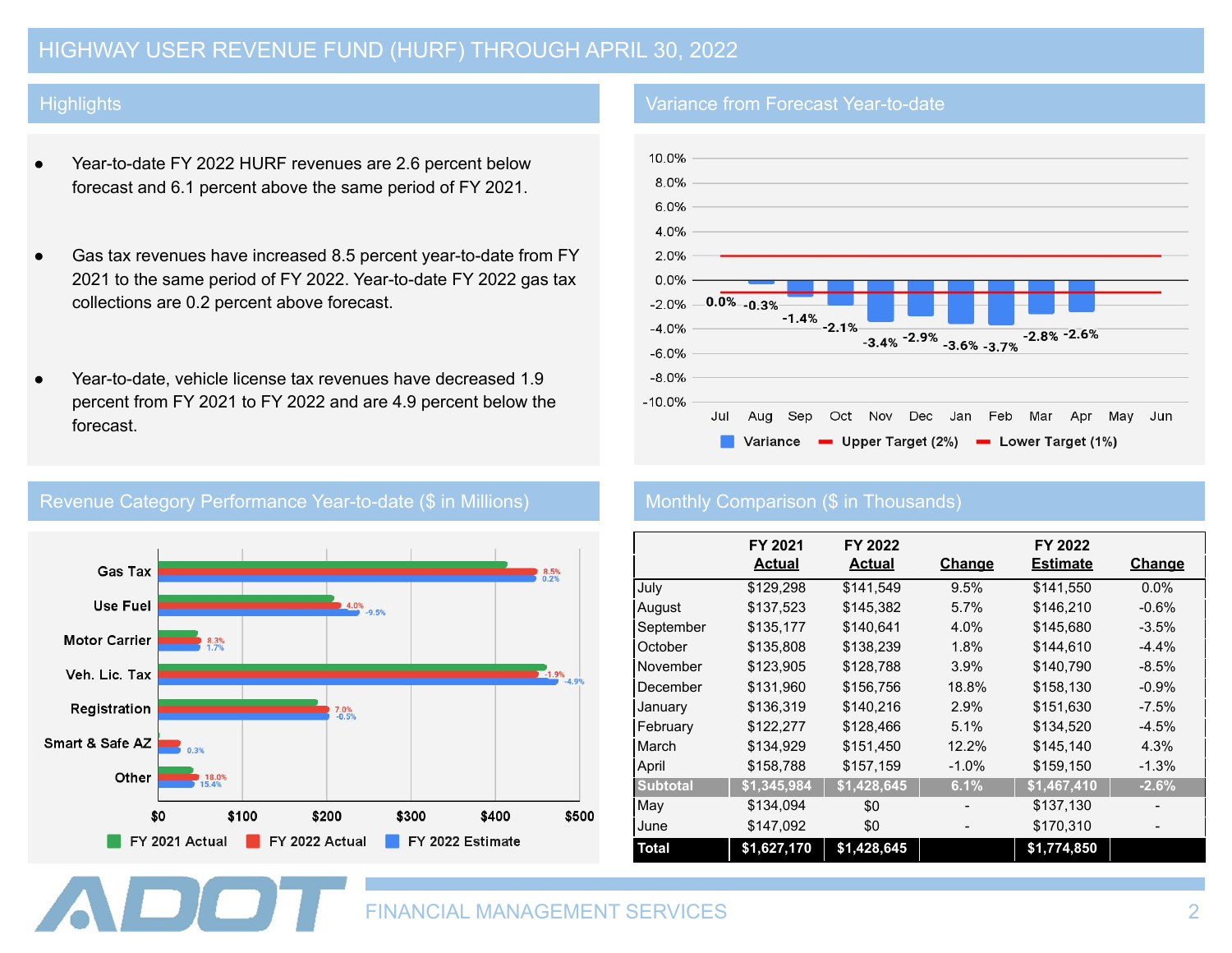### **Highlights**

- Year-to-date FY 2022 RARF revenues through March surpassed the same period of FY 2021 by 20.4 percent and were 3.9 percent above the forecast.
- Retail sales, the largest revenue category of RARF, grew 18.3 percent year-to-date when compared to the same period of the last fiscal year.
- Restaurant and Bar revenues grew 36 percent year-to-date when compared to the same period of the last fiscal year.
- Year-to-date contracting revenues increased 19.8 percent compared to the same period of the last fiscal year.
- The 30 year mortgage interest rate in March 2022 was 4.17 percent, higher than the 3.08 percent experienced in March 2021.



#### Revenue Category Performance Year-to-date (\$ in Millions) Monthly Comparison (\$ in Thousands)

#### Variance from Forecast Year-to-date



|                 | FY 2021          | FY 2022       |               | FY 2022         |               |
|-----------------|------------------|---------------|---------------|-----------------|---------------|
|                 | <b>Actual</b>    | <b>Actual</b> | <b>Change</b> | <b>Estimate</b> | <b>Change</b> |
| July            | \$44.192         | \$53,297      | 20.6%         | \$53,290        | $0.0\%$       |
| August          | \$43.976         | \$50,362      | 14.5%         | \$50,130        | 0.5%          |
| September       | \$43,358         | \$53.685      | 23.8%         | \$50,120        | 7.1%          |
| October         | \$44,229         | \$51,724      | 16.9%         | \$50,800        | 1.8%          |
| November        | \$43,177         | \$52,242      | 21.0%         | \$49,870        | 4.8%          |
| December        | \$44,704         | \$54,503      | 21.9%         | \$51,450        | 5.9%          |
| January         | \$52,190         | \$63,959      | 22.5%         | \$60,400        | 5.9%          |
| February        | \$42,783         | \$51,571      | 20.5%         | \$50,050        | 3.0%          |
| March           | \$44,095         | \$53,599      | 21.6%         | \$50,420        | 6.3%          |
| <b>Subtotal</b> | $\sqrt{402,705}$ | \$484,941     | 20.4%         | \$466,530       | 3.9%          |
| April           | \$54,386         | \$0           |               | \$57,810        |               |
| May             | \$50,271         | \$0           |               | \$52,660        |               |
| June            | \$51,669         | \$0           |               | \$53,870        |               |
| <b>Total</b>    | \$559,030        | \$484,941     |               | \$630,870       |               |

FINANCIAL MANAGEMENT SERVICES 3